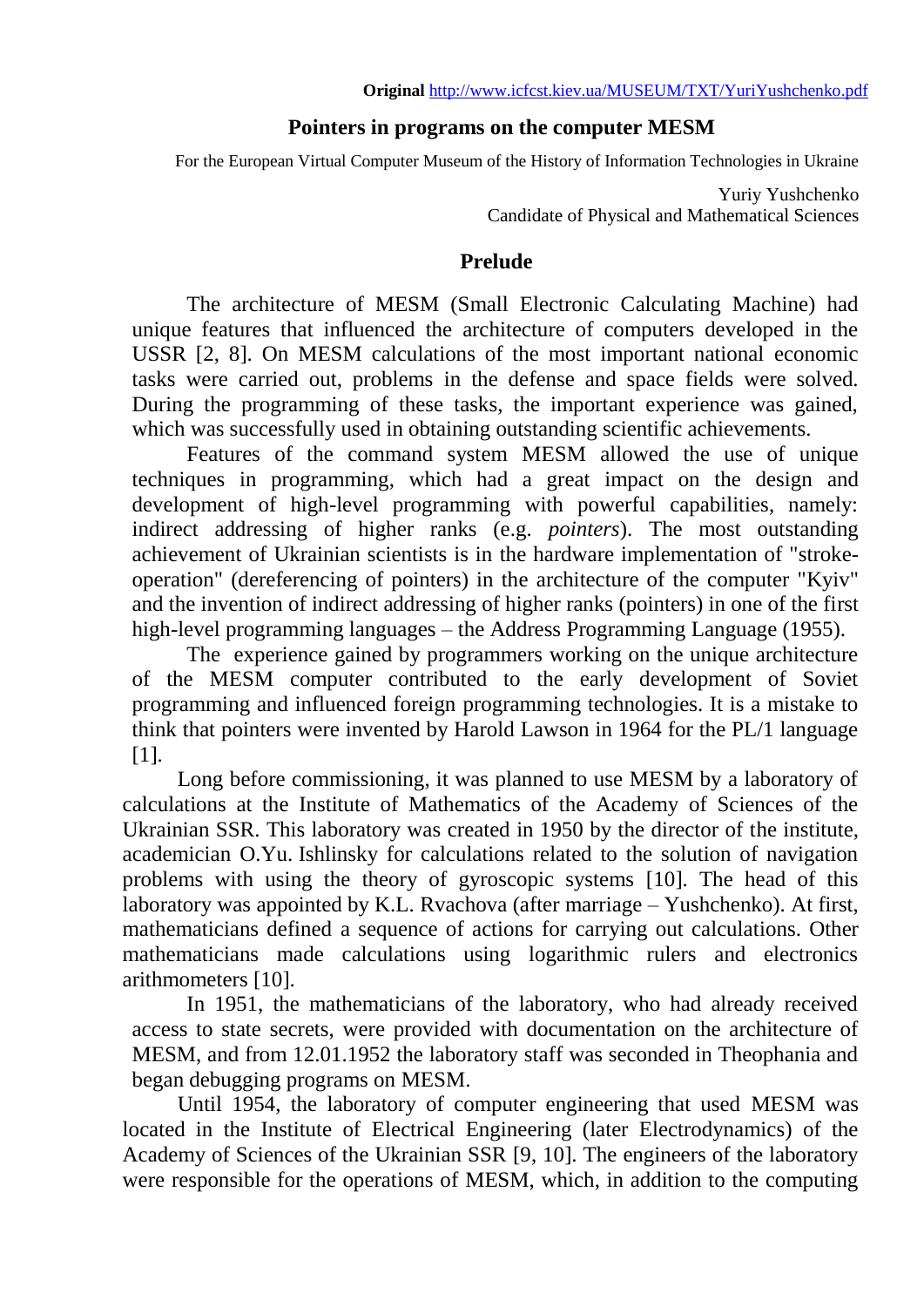laboratory of the Mathematical Institute of the Academy of Sciences of the Ukrainian SSR, was used by Moscow mathematicians.

The development of each program was seen as a solution to a problem. Mathematicians were looking for ways to write small programs, skillfully using the features of machine commands. Mathematicians tried to generalize programs as much as possible to expand the scope of their use.

## **Uniqueness of architecture of MESM**

The architecture of MESM had three unique features [\[8, 9\],](#page-5-5) which were absent from other computers at that time:

a) parallel arithmetic processor (to accelerate arithmetic operations);

b) centralized and local control (for writing and using libraries);

c) the possibility of dynamic modernization of the program.

**The parallel arithmetic processor** was generalized and improved by C.O. Lebedev using the so-called "water supply" approach, which allowed followup computers to have higher performance. Also, parallelism was one of the features of the Address Programming Language.

**Centralized and local control of program execution** was intended for the convenience of programmers when using subroutines.

The limited internal memory MESM (200 cells of plug-based RAM) and the low performance (100 operations/sec), the instability caused by many vacuum tubes (6 thousand), forced mathematicians to use exquisite programming techniques [\[9\]](#page-5-4). The execution of one problem was carried out by more than one and sometimes much more) stage. Some stages of execution were performed by mathematicians by traditional means without the use of MESM.

Libraries and subroutines were developed to calculate logarithmic, trigonometric, and other elementary functions. Subroutine libraries were supplemented with subroutines for solving problems in computational mathematics. The presence of centralized and local implementation of programs on the MESM had no like analogues in the world.

In the architecture of the computer "Kyiv" this approach was generalized and improved by determining the unconditional transition not to a specific address, but to an address that was determined by the address of the 2nd rank (a pointer). The address of the command, which was to be executed after the completion of the subroutine, was placed in a special "return" register of "Kyiv" [\[3,](#page-5-6) [4,](#page-5-7) page: 12 in [5\]](#page-5-5). When using the shifted-soldered RAM extensions, it was not necessary to make any changes in the subroutines of the libraries. Usage of addresses of 2nd rank allowed to return control to the main program without making changes to the subroutines.

Thus, the central and local control of program execution pushed to create interchangeable-soldered blocks with subroutines and constants, which made it possible to reduce the number of vacuum tubes and, by replacing them with a "chip", to increase the amount of cheap RAM of the computer [\[3,](#page-5-6) [4,](#page-5-7) p.: 5-8 in [5\]](#page-5-5).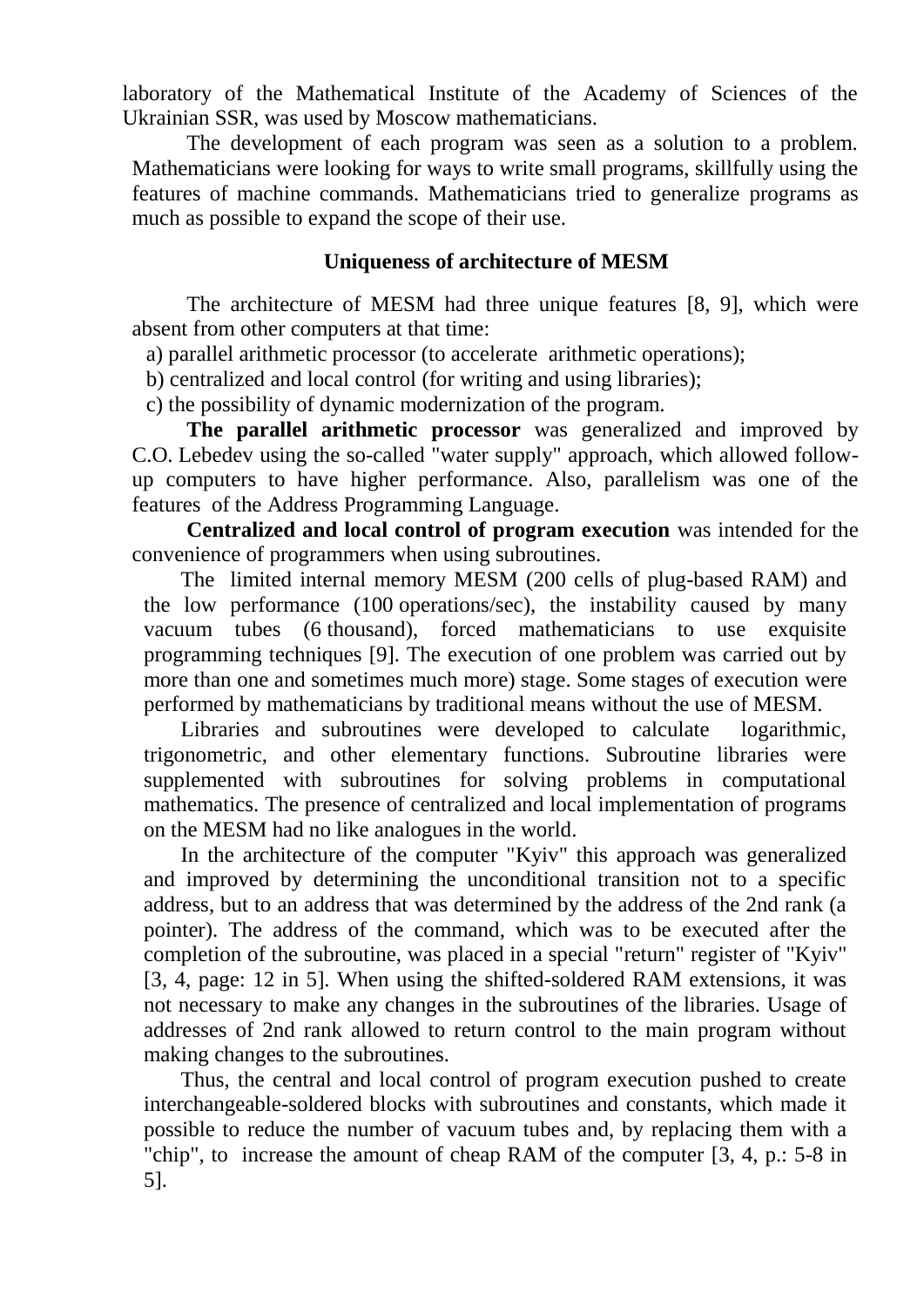The dynamic modification of programs together with the technology of control transfer between central and local controllers has led to the possibility in the Address programming language to define subroutine call operator - "*П*" [\[3,](#page-5-6) [4,](#page-5-7) pages: 41, 42 in [5,](#page-5-5) [6,](#page-5-8) [7,](#page-5-9) pages: 23-25 in [11\]](#page-5-10).

**The possibility of dynamic modification of programs was of particular importance for the birth of high-level programming and became the starting point for the invention of indirect addressing of higher ranks (pointers).**

The possibility of dynamic modification of programs was provided by the so-called "command of addition of commands" (CAC) [\[8,](#page-5-1) [9\]](#page-5-4). A simple use of this command was to sequentially access the elements of the array, and ordinary memory cells were used as index registers, which were not in the MESM. Programming on MESM involved indirect addressing of the 2nd rank ( pointers), both for addressing data and for addressing subroutines. In particular, indirect addressing of data allowed to place input data (parameters) for subroutines in arbitrary cells of RAM without changing the code of the program itself. And pointers to the subroutines allowed commands to call an arbitrary program without changing it, the address of which was at the address specified in the command. This approach has made it possible to increase generality of programs.

In the summer of 1952, the Moscow mathematician O.A. Lyapunov came to Theophania to explore the possibilities of programming on MESM. Also, from Moscow came M.R. Shura-Bura and Yu.D. Shmyglevsky, which, together with K.L. Yushchenko and her husband O.A. Yushchenko, solved the problem of external ballistics. As a result of the study of programming on MESM O.A. Lyapunov developed a mathematical formalism – a method of operator programming. Operator programming included capabilities of the MESM command system: conditional transitions (branching), arithmetic operations, and much more. One of the features of operator programming was the introduction of the concept of array. It was the capabilities of the CAC MESM that provided the possibility of sequential access to the values of the elements of arrays. The command of adding commands to sequentially process the elements of the array added the number "1" to the address of the operand of the commands, which is in the body of the loop. Thus, each time the next execution of the commands used the next cell. At the same time, CAC used RAM cells as registers of modify of addresses<sup>1</sup>.

The ability of CAC to modify the program was suggested the idea of creating programmable programs, i.e., programs that, changing the contents of the computer memory will create a program in machine codes.

The uniqueness of CAC was used in solving the problem of optimizing the laying of a high-voltage power transmission lines [\[9,](#page-5-4) [10\]](#page-5-3). The program for determining the optimal solution for laying long-distance power lines at the entrance received several parameters on the cost of mounting high-voltage poles of different heights, the cost of their installation, depending on the characteristics of

l

<sup>&</sup>lt;sup>1</sup> Registers of modernization addresses of the computer "Kiev" have a wider purpose than the well-known Index Registers.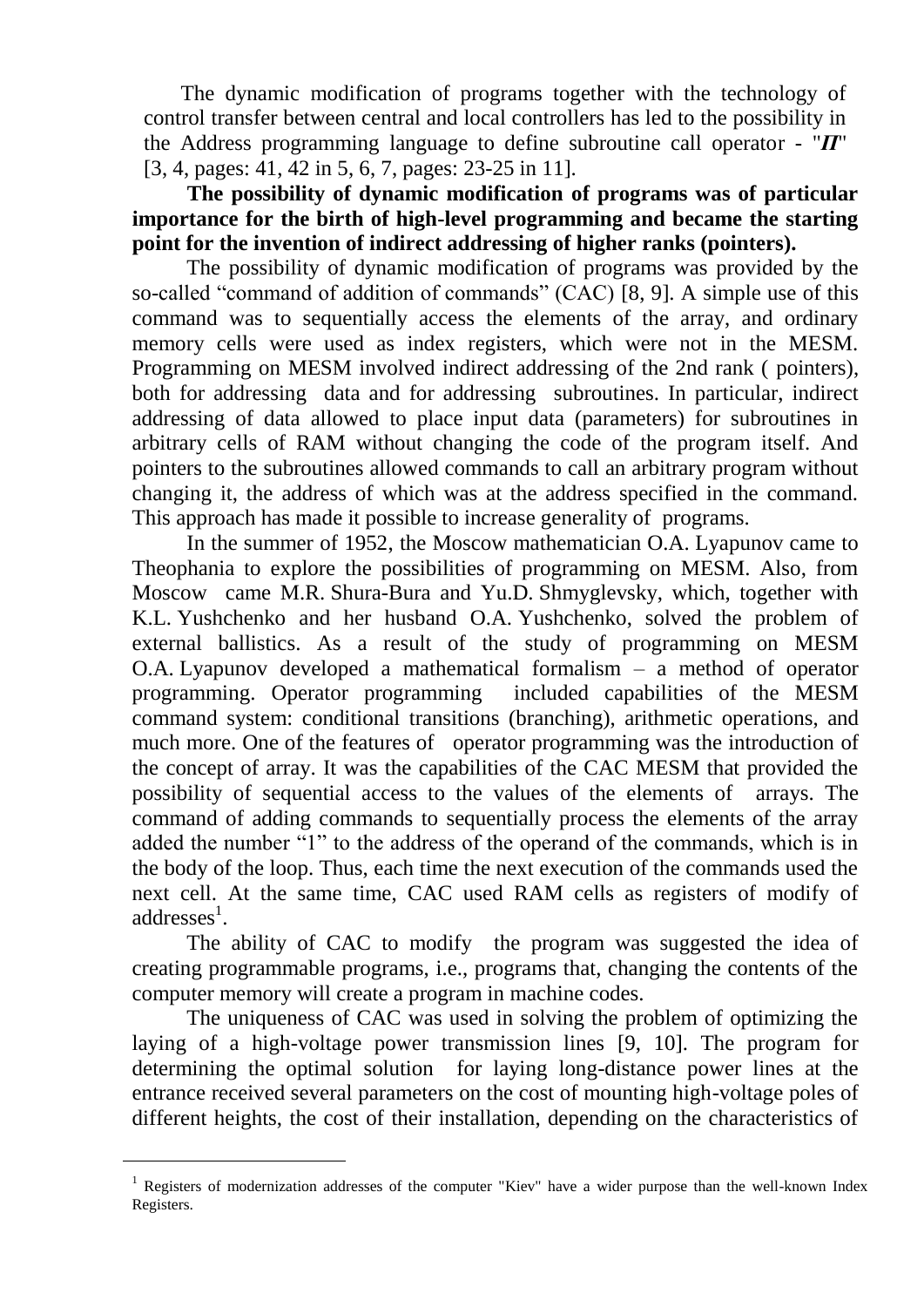the landscape. It was necessary to obtain the results of calculations by the program with different sequences of input parameter values. Data for programs was entered into the computer's memory separately from the programs themselves, and the programs specified the addresses of the cells in which the addresses with the data are located. To run a program with different combinations of input data the cells containing addresses pointing to the data had to be changed , but nothing more.

This approach made it possible to create programs that, without any changes, had the ability to obtain input values in arbitrary memory cells that can be determined by the programmer immediately before starting the program. That is, the programs have become independent of the location of the original data.

Thus, the first programs using the powerful capabilities of indirect addressing of the 2nd rank (pointers) were created.

The solution of problems in MESM had the status of a state secret, which made it impossible to publish any materials related to programming. In this regard, programming technologies on MESM were not known to other specialists.

## **Using program cyclic fragment templates**

All programs that were written and executed in MESM contained cycles. To speed up the assembly of programs with cycles, so-called loop templates have been developed.

Programmers, when writing a program in mnemonic codes, had the opportunity to specify one of the cyclic fragment patterns, and encoders were able to convert them into binary codes of programs.

Cycle templates began to be used in program mnemonic codes similarly to cycle headers.

The experience of using cyclic patterns significantly influenced the further development of programming. In particular, the command system of the "Kyiv" computer included group operations of modification of addresses of the 2nd rank [\[3,](#page-5-6) [4,](#page-5-7) p.: 53-67 in [5\],](#page-5-2) and in the Address Programming Language the patterns of cycles were generalized and developed in the cycling formulas – *"C"* [\[3,](#page-5-6) [4,](#page-5-7) p.: 43- 45 in [5, 6, 7, 11\].](#page-5-2)

### **Use of MESM**

In 1952/1953. The following tasks were solved on MESM (the quote from the memoirs of K.L. Yushchenko):

*"- compilation of tables for statistical acceptance control (statement of the problem by B.V. Gnedenko, executor K.L. Yushchenko);*

*- dynamic problems of the theory of elasticity (statement by O.Yu. Ishlinsky, Institute of Mathematics of the Academy of Sciences of the Ukrainian SSR, performer O.A. Yushchenko);*

*- selection of optimal parameters of mine ropes (production by G.I. Savin and O.Yu. Ishlinsky, performer O.A. Yushchenko);*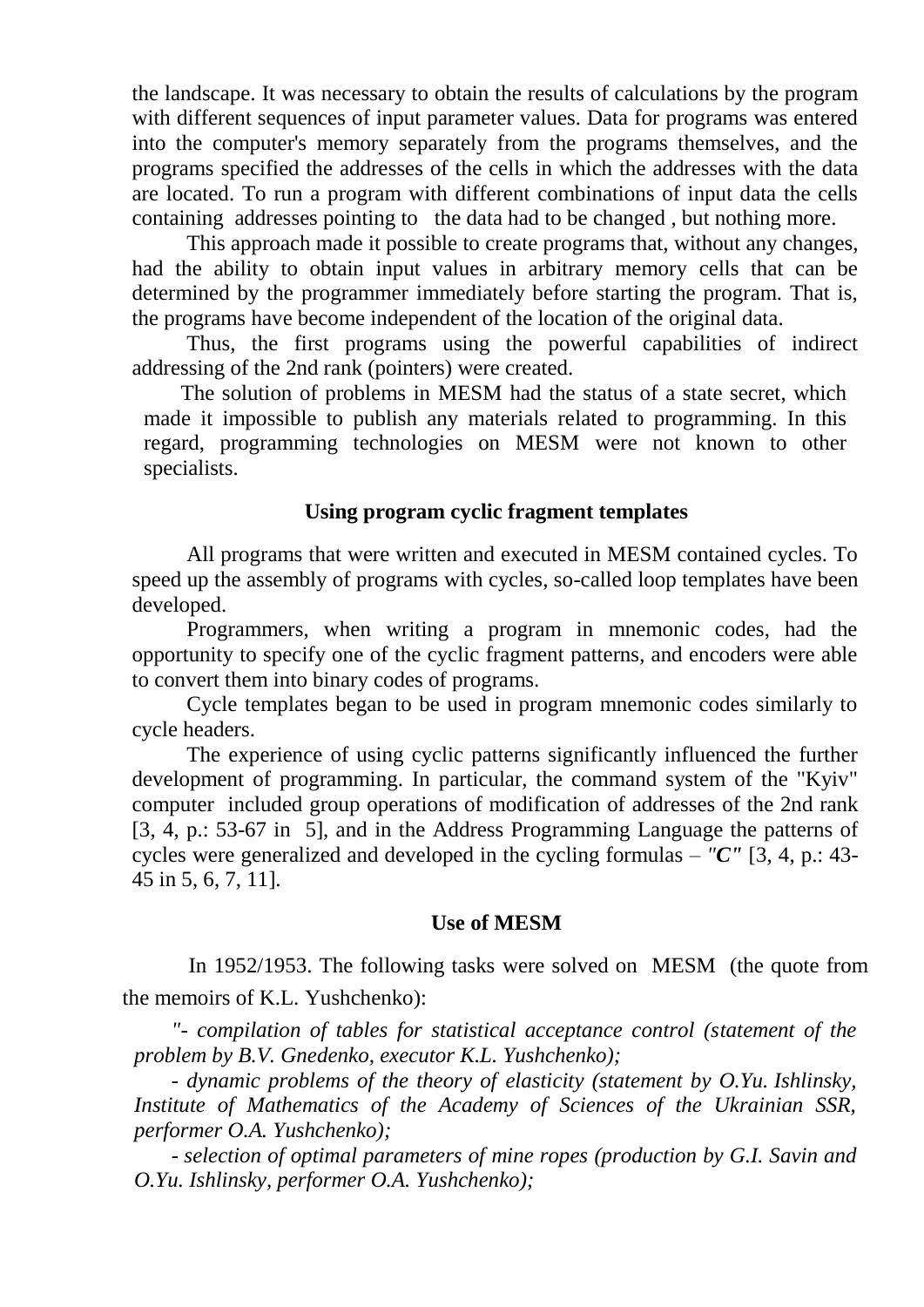*- determination of areas of stability of electric power systems, in particular, Kuibyshev HPP (production by L.V. Tsukernik, Institute of Electrical Engineering of the Academy of Sciences of the Ukrainian SSR, performers B.C. Korolyuk, K.L. Yushchenko);*

*- calculation of thermal stresses of building structures (production by A.D. Kovalenko, Institute of Mechanics of the Academy of Sciences of the Ukrainian SSR, performer K.L. Yushchenko);*

*- processing of geodetic observations (production by N.I. Yakubetskaya, performer K.L. Yushchenko);*

*- calculation of ammonia synthesis problems (executor L.N. Ivanenko);*

*- estimation of volumes of earthworks at design of roads (production by A.K. Khavkin, Kyiv Road Institute, executors K.L. Yushchenko, L.M. Ivanenko, A.M. Sibirko)."*

The tasks that were solved on MESM also included the following tasks [\[9,](#page-5-4) [10](#page-5-3)**[Ошибка! Источник ссылки не найден.](#page-5-3)**]:

- optimization of the passage main high-voltage power lines, in particular: Kuibyshev HPP - Moscow (Gnedenko B.V., Yushchenko K.L.) - 1952;

- external ballistics, set by M.V. Keldysh, Yu.O. Mitropolsky and his student Yushchenko O.A. took part in the development of solution methods, and the calculation programs were made by Yushchenko K.L. in cooperation with well-known Moscow scientists and programmers M.R. Shura-Bura, Y.D. Shmyglevsky;

- nonlinear mechanics (Yu.O. Mitropolsky, performer Yushchenko O.A. programming Yushchenko K.L.);

- calculation of thermal stresses of building structures (production by A.D. Kovalenko, Institute of Mechanics of the Academy of Sciences of the Ukrainian SSR, programming by K.L. Yushchenko).

In MESM, K.L. Yushchenko developed an experimental programming program that consists of simple arithmetic expressions of programs in machine codes that calculate their value. During the development of this program, experience was gained, which was used in the implementation of the Address Programming Language compilers.

#### **Summary**

While solving these problems, the defense industry, the space industry and the national economy gained experience in the application of exquisite programming methods, in particular the use of pointers (indirect addressing). These methods played an important role in the design of command systems of the asynchronous computer of a wide purpose "Kyiv" and were embodied in one of the very first high-level programming languages: The Address Programming Language (1955).

The use of MESM was of great importance for solving the most important problems of the national economy, defense and space industry of the USSR, and the unique architecture influenced the architecture of other computers,